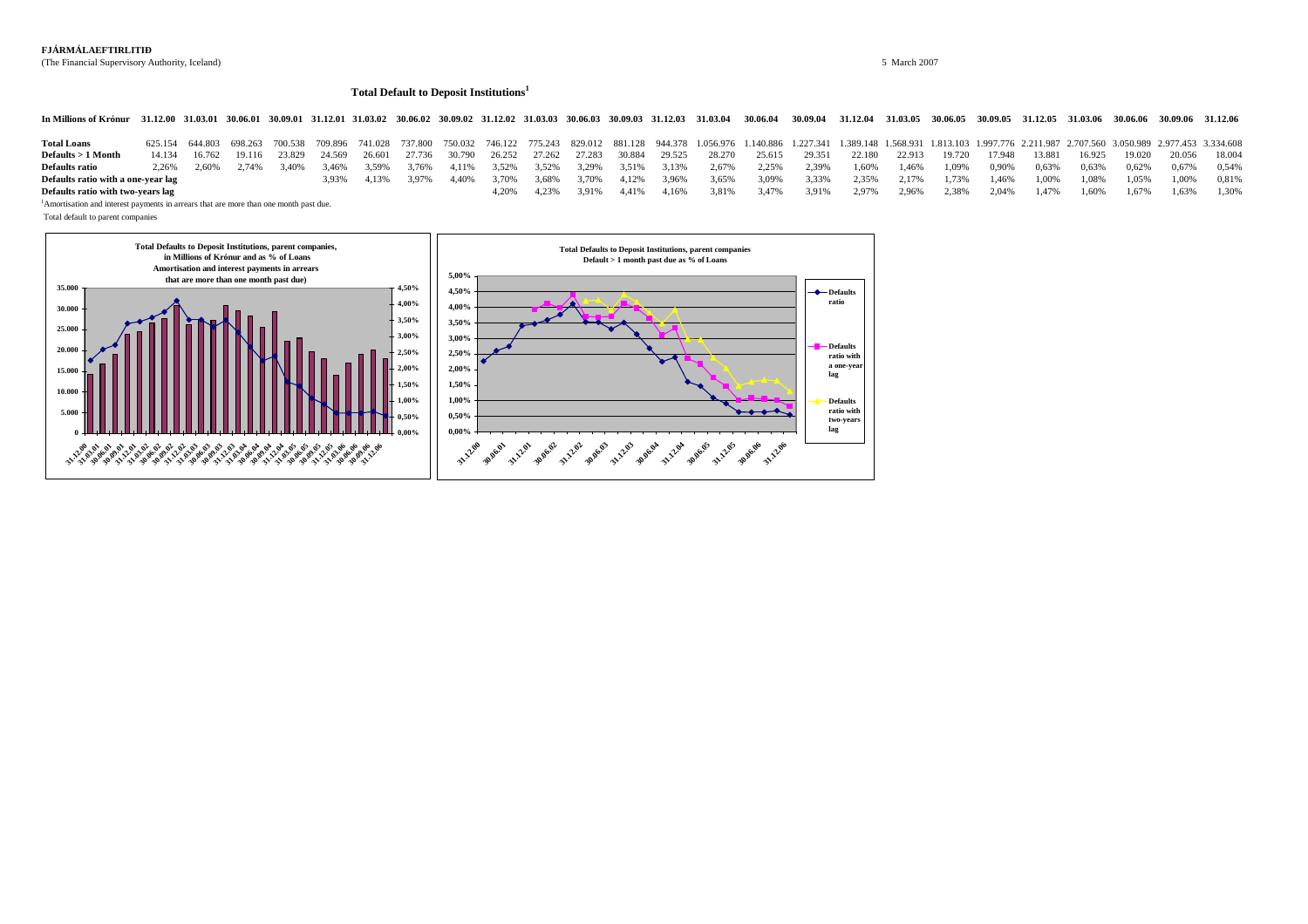# **FJÁRMÁLAEFTIRLITIÐ**

(The Financial Supervisory Authority, Iceland) 5 March 2007

#### **Defaults of Industries to Deposit Institutions<sup>1</sup>**

In Millions of Krónur 31.12.00 31.03.01 30.06.01 30.09.01 31.12.01 31.03.02 30.06.02 30.09.02 31.12.02 31.03.03 30.06.03 30.09.03 31.12.03 31.03.04 30.09.04 31.03.04 30.09.04 31.12.04 31.03.05 30.06.05 30.09.05 31.12.05 31

| <b>Loans to Industries</b>         |       |       |        |       |               |       |                      |       |       |                               |       |       |             |                      |       |       |       |                                    |       | 449.597 471.209 521.963 519.232 530.131 557.520 556.140 568.211 565.779 588.037 644.499 692.636 752.119 848.721 918.839 991.722 1.058.087 1.168.313 1.369.262 1.512.625 1.675.184 2.068.466 2.377.324 2.287.805 2.617.647 |       |        |        |        |        |
|------------------------------------|-------|-------|--------|-------|---------------|-------|----------------------|-------|-------|-------------------------------|-------|-------|-------------|----------------------|-------|-------|-------|------------------------------------|-------|---------------------------------------------------------------------------------------------------------------------------------------------------------------------------------------------------------------------------|-------|--------|--------|--------|--------|
| $Defaults > 1$ Month               | 7783  | 8.572 | 10.637 |       | 13.265 14.523 |       | 15.613 16.121 18.098 |       |       | 15.187  15.327  15.494        |       |       |             | 18.619 18.924 17.479 |       |       |       | 15.321 18.872 13.408 14.743 11.689 |       | 10.742                                                                                                                                                                                                                    | 8.338 | 10.695 | 12.812 | 13.415 | 12.165 |
| <b>Defaults ratio</b>              | 1.73% | 1.82% | 2.04%  | 2.55% | 2.74%         | 2.80% | 2.90%                | 3.19% |       | 2,68% 2,61% 2,40% 2,69% 2,52% |       |       |             | 2.06%                | 1.67% | 1.90% | 1.27% | 1.26%                              | 0.85% | 0.71%                                                                                                                                                                                                                     | 0.50% | 0.52%  | 0.54%  | 0.59%  | 0.46%  |
| Defaults ratio with a one-year lag |       |       |        |       | 3.23%         | 3.31% | 3.09%                | 3.49% | 2.86% | 2.75%                         | 2.79% |       | 3.28% 3.34% | 2.97% 2.38% 2.72%    |       |       | 1.78% | 1.74%                              | 1.27% | 1.08%                                                                                                                                                                                                                     | 0.79% | 0.92%  | 0.94%  | 0.89%  | 0.73%  |
| Defaults ratio with two-years lag  |       |       |        |       |               |       |                      |       | 3.38% | 3.25%                         | 2.97% | 3.59% | 3.57%       | 3.14%                | 2.75% | 3.32% | 2.37% | 2.51%                              | 1.81% | 1.55%                                                                                                                                                                                                                     | 1.11% | .26%   | 1,39%  | 1.35%  | 1.15%  |

<sup>1</sup>Amortisation and interest payments in arrears that are more than one month past due.

Total default to parent companies

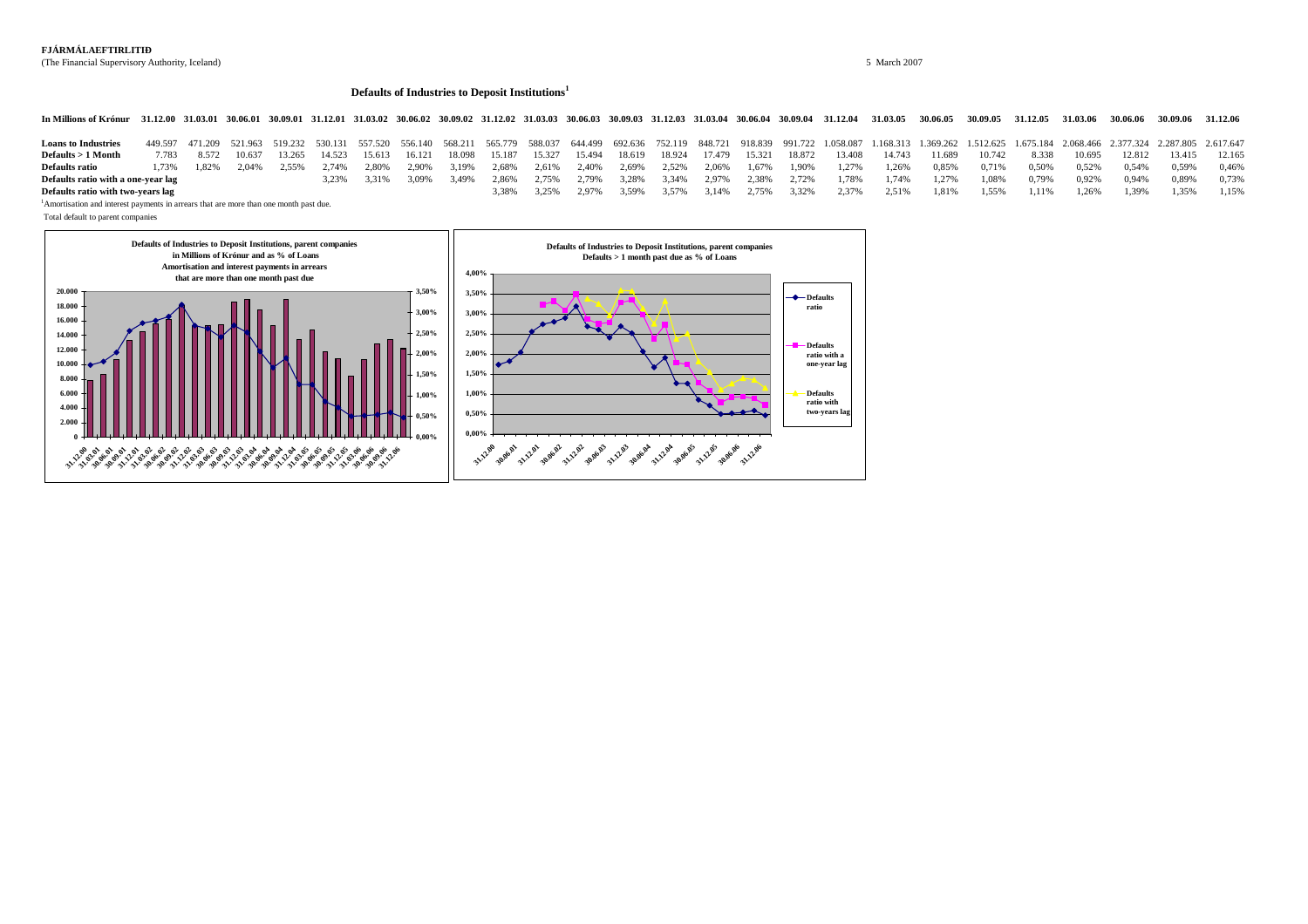# **FJÁRMÁLAEFTIRLITIÐ**

(The Financial Supervisory Authority, Iceland) 5 March 2007

# **Defaults of Households to Deposit Institutions<sup>1</sup>**

In Millions of Krónur 31.12.00 31.03.01 30.06.01 30.09.01 31.12.01 31.03.02 30.06.02 30.09.02 31.12.02 31.03.03 30.06.03 30.09.03 31.12.03 31.03.04 30.06.04 30.09.04 31.12.04 31.03.05 30.09.05 31.02.05 31.02.06 30.06.06 30

| <b>Loans to Households</b>         |      |             |              |             |       |       |       |       |       |       |       |  |                   | 175.557 173.594 176.300 181.306 179.765 183.508 181.660 181.821 180.343 187.206 184.513 188.492 192.259 208.255 222.047 235.619 331.061 400.618 443.840 485.151 536.804 639.093 673.665 689.649 716.961 |  |  |                         |          |                         |  |
|------------------------------------|------|-------------|--------------|-------------|-------|-------|-------|-------|-------|-------|-------|--|-------------------|---------------------------------------------------------------------------------------------------------------------------------------------------------------------------------------------------------|--|--|-------------------------|----------|-------------------------|--|
| $\bf{Defaults} > 1$ Month          | 6351 | 8.190       | 8.479 10.564 | 10.046      |       |       |       |       |       |       |       |  |                   | 10.989 11.615 12.692 11.065 11.934 11.790 12.265 10.601 10.791 10.294 10.479 8.772 8.170 8.032 7.206 5.543                                                                                              |  |  |                         | $-6.230$ | 6.208 6.641 5.839       |  |
| Defaults ratio                     |      | 3.62% 4.72% | 4.81% 5.83%  | 5.59% 5.99% |       | 6.39% |       |       |       |       |       |  |                   | $6.98\%$ $6.14\%$ $6.37\%$ $6.39\%$ $6.51\%$ $5.51\%$ $5.18\%$ $4.64\%$ $4.45\%$ $2.65\%$ $2.04\%$ $1.81\%$ $1.49\%$ $1.49\%$ $1.03\%$ $0.97\%$ $0.92\%$ $0.96\%$ $0.81\%$                              |  |  |                         |          |                         |  |
| Defaults ratio with a one-year lag |      |             |              | 5.72%       | 6.33% | 6.59% | 7.00% | 6.16% |       |       |       |  |                   | $6,50\%$ $6,49\%$ $6,75\%$ $5,88\%$ $5,76\%$ $5,58\%$ $5,56\%$ $4,56\%$ $3,92\%$ $3,62\%$ $3,06\%$ $1,67\%$ $1,67\%$ $1,60\%$ $1,40\%$ $1,37\%$ $1,09\%$                                                |  |  |                         |          |                         |  |
| Defaults ratio with two-years lag  |      |             |              |             |       |       |       |       | 6.87% | 6.69% | 6.76% |  | 5.90% 5.88% 5.67% | 5.76% 4.86%                                                                                                                                                                                             |  |  | 4,36% 4,35% 3,82% 2,88% |          | 2.99% 2.80% 2.82% 1.76% |  |

<sup>1</sup>Amortisation and interest payments in arrears that are more than one month past due.

Total default to parent companies

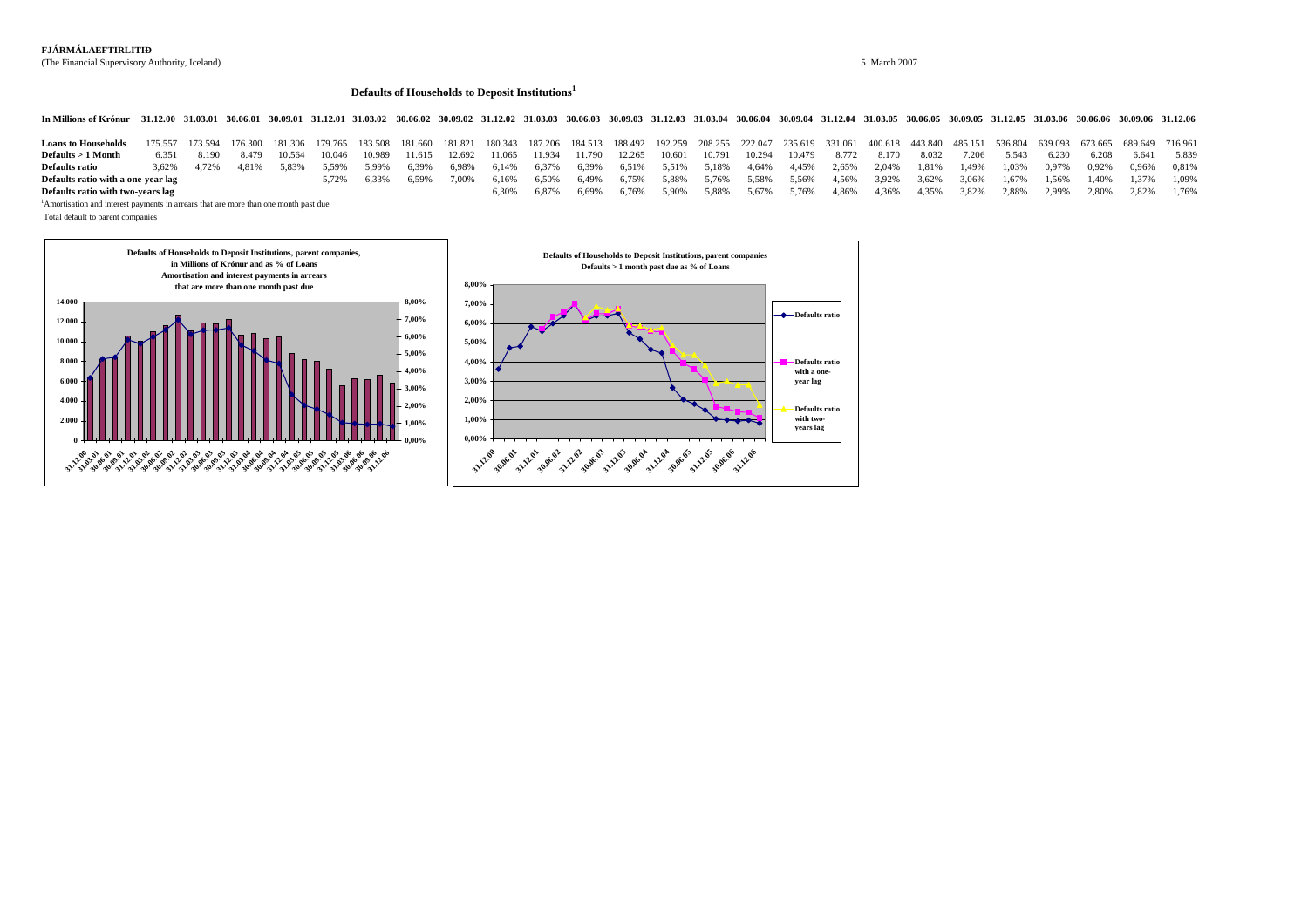5. mars 2007

#### **Yfirlit yfir vanskil einstaklinga hjá innlánsstofnunum \***

1 milljónum króna 31.12.00 31.03.01 30.06.01 30.09.01 31.12.01 31.03.02 30.06.02 30.09.02 31.12.02 31.03.03 30.06.03 30.09.03 31.12.03 31.03.04 30.06.04 30.09.04 31.12.04 31.03.05 30.06.05 30.09.05 31.12.05 31.03.06 30.06.

116.557 173.594 176.300 181.306 179.765 183.508 181.660 181.821 180.343 187.206 184.513 188.492 192.259 208.255 222.047 235.619 331.061 400.618 443.840 485.151 536.804 639.093 673.665 689.649 716.961 كميس المستمر المستمر **Vanskil > 1 mánuður** 6.351 8.190 8.479 10.564 10.046 10.989 11.615 12.692 11.065 11.934 11.790 12.265 10.601 10.791 10.294 10.479 8.772 8.170 8.032 7.206 5.543 6.230 6.208 6.641 5.839 **Vanskilahlutfall** 3,62% 4,72% 4,81% 5,83% 5,59% 5,99% 6,39% 6,98% 6,14% 6,37% 6,39% 6,51% 5,51% 5,18% 4,64% 4,45% 2,65% 2,04% 1,81% 1,49% 1,03% 0,97% 0,92% 0,96% 0,81% **Vanskilahlutfall, 1 árs hliðrun** 5,72% 6,33% 6,59% 7,00% 6,16% 6,50% 6,49% 6,75% 5,88% 5,76% 5,58% 5,56% 4,56% 3,92% 3,62% 3,06% 1,67% 1,56% 1,40% 1,37% 1,09% **Vanskilahlutfall, 2ja ára hliðrun** 6,30% 6,87% 6,69% 6,76% 5,90% 5,88% 5,67% 5,76% 4,86% 4,36% 4,35% 3,82% 2,88% 2,99% 2,80% 2,82% 1,76%

\*) Vanskil útlána hjá móðurfélögum

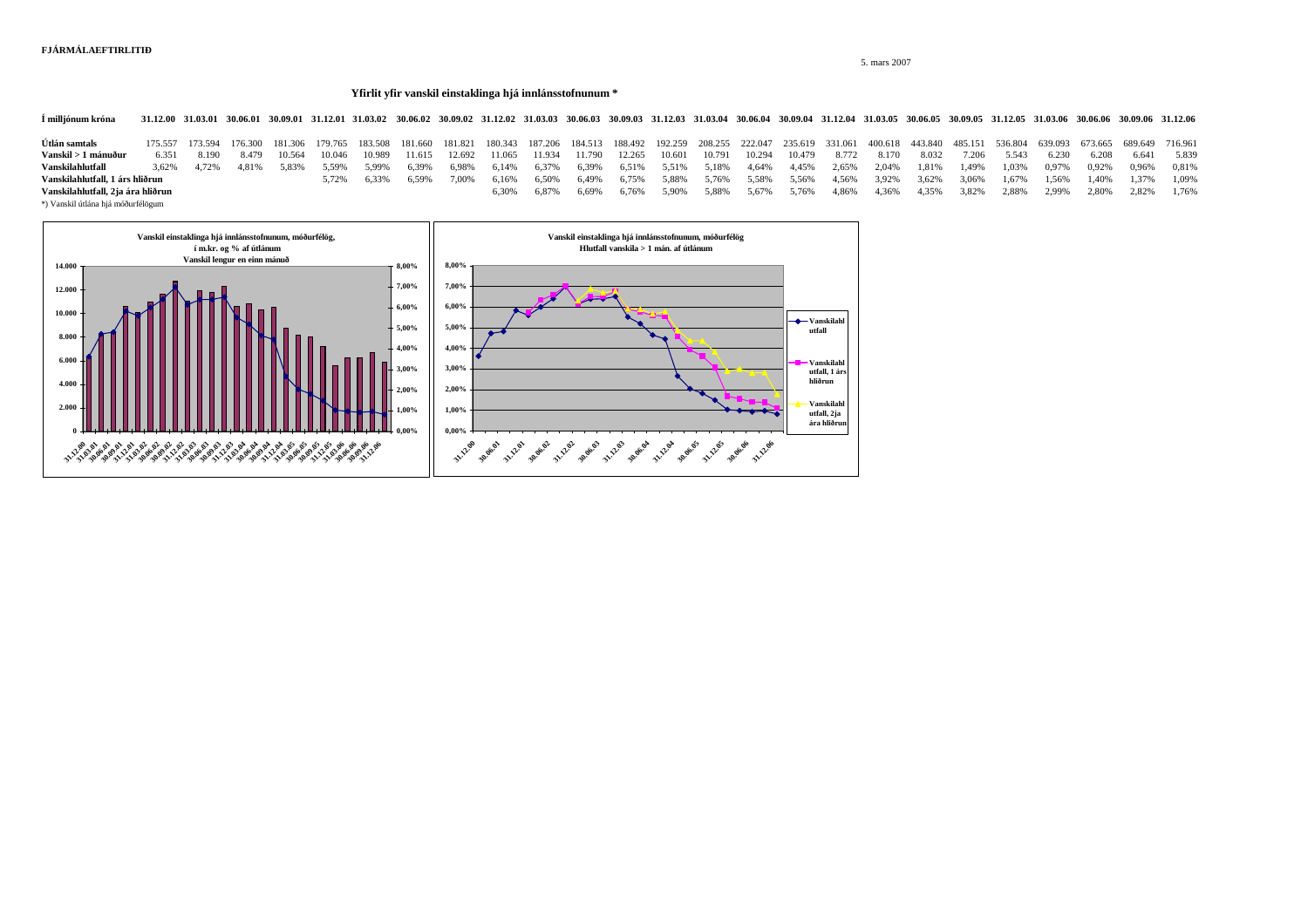5. mars 2007

#### **Yfirlit yfir vanskil fyrirtækja hjá innlánsstofnunum \***

1 milljónum króna 31.12.00 31.03.01 30.06.01 30.09.01 31.12.01 31.03.02 30.06.02 30.09.02 31.12.02 31.03.03 30.06.03 30.09.03 31.12.03 31.03.04 30.09.04 31.03.04 30.09.04 31.12.04 31.03.05 30.06.05 30.09.05 31.12.05 31.03.

**Útlán samtals** 449.597 471.209 521.963 519.232 530.131 557.520 556.140 568.211 565.779 588.037 644.499 692.636 752.119 848.721 918.839 991.722 1.058.087 1.168.313 1.369.262 1.512.625 1.675.184 2.068.466 2.377.324 2.287.805 2.617.647 **Vanskil > 1 mánuður** 7.783 8.572 10.637 13.265 14.523 15.613 16.121 18.098 15.187 15.327 15.494 18.619 18.924 17.479 15.321 18.872 13.408 14.743 11.689 10.742 8.338 10.695 12.812 13.415 12.165 **Vanskilahlutfall** 1,73% 1,82% 2,04% 2,55% 2,74% 2,80% 2,90% 3,19% 2,68% 2,61% 2,40% 2,69% 2,52% 2,06% 1,67% 1,90% 1,27% 1,26% 0,85% 0,71% 0,50% 0,52% 0,54% 0,59% 0,46% **Vanskilahlutfall, 1 árs hliðrun** 3,23% 3,31% 3,09% 3,49% 2,86% 2,75% 2,79% 3,28% 3,34% 2,97% 2,38% 2,72% 1,78% 1,74% 1,27% 1,08% 0,79% 0,92% 0,94% 0,89% 0,73% **Vanskilahlutfall, 2ja ára hliðrun** 3,38% 1,35% 3,38% 3,38% 3,38% 3,35% 3,59% 3,59% 3,14% 2,75% 2,37% 2,57% 2,57% 2,57% 2,57% 1,81% 1,55% 1,11% 1,26% 1,39% 1,55% 1,15%

\*) Vanskil útlána hjá móðurfélögum